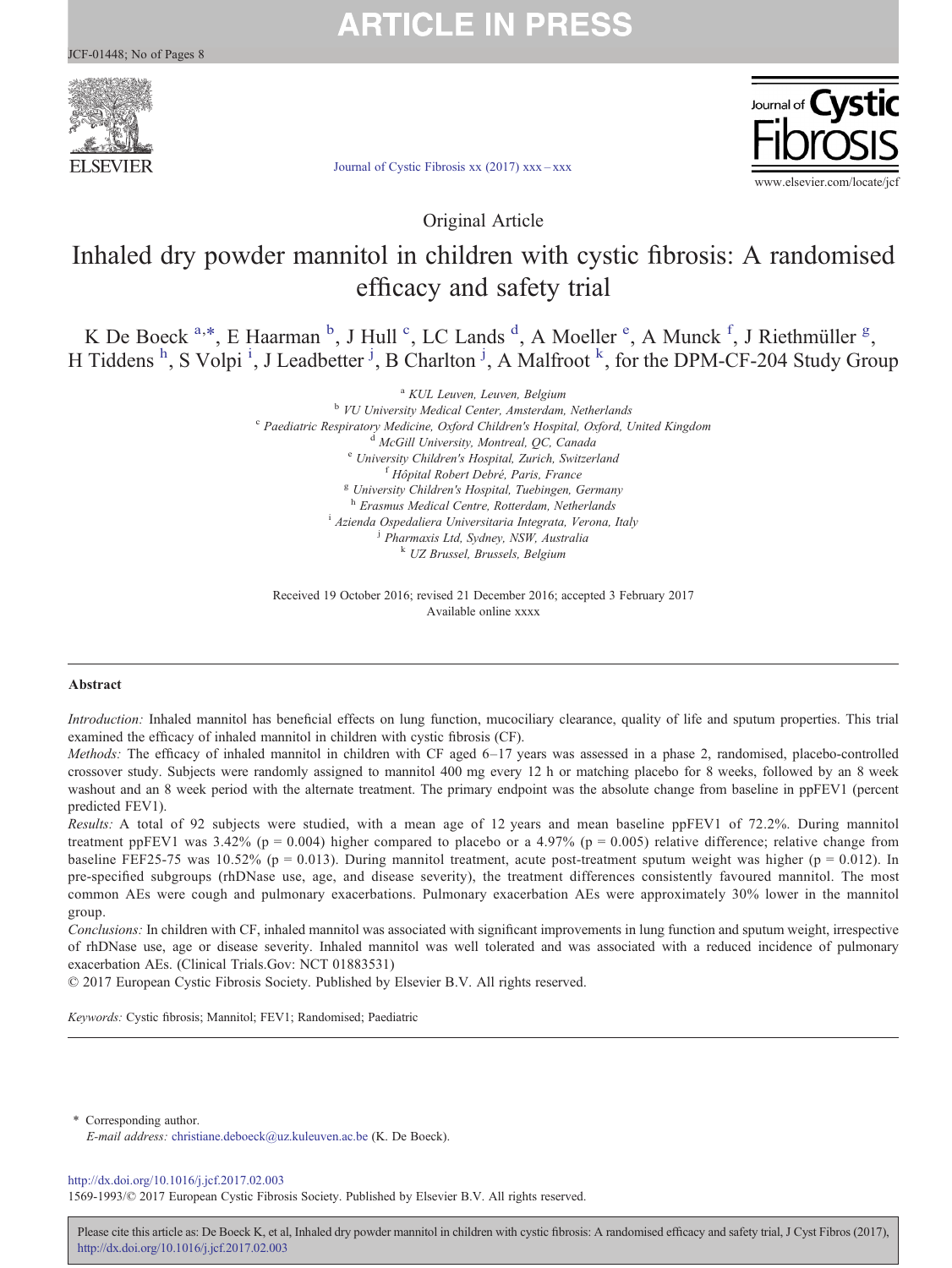#### 1. Introduction

There has been remarkable progress in the treatment of patients with cystic fibrosis (CF) over the past 20 years. However, the limitations of current standard therapies and even newer compounds targeting correction of cystic fibrosis transmembrane conductance regulator (CFTR) protein highlight the continued need for better treatments of CF-related lung disease [\[1\].](#page-7-0) An important aim is to enhance mucociliary clearance (MCC) of airway secretions and consequently improve lung function and reduce respiratory exacerbations [\[2,3\].](#page-7-0)

CF lung disease starts early in life and is relentlessly progressive so it is critical that therapies designed to attenuate the progressive course of respiratory damage in CF are evaluated in all age groups [\[4\].](#page-7-0) The longer term treatment of CF has a primary focus on the mitigation of downstream pathologies [\[5\]](#page-7-0). Globally, children and adolescents represent roughly half of all patients with CF so it is critical that therapies designed to attenuate the progressive course of respiratory damage in CF are available to all age groups affected by this disease [\[6,7\].](#page-7-0)

Mannitol is a naturally occurring sugar alcohol, which when inhaled creates a change in the osmotic gradient, leading to movement of water into the CF airway hydrating the airway surface liquid and enhancing mucociliary clearance [\[8\].](#page-7-0) Mannitol is administered using a dry powder inhaler device. Two near identical, randomised, multicentre, double-blind, controlled, parallel-group phase 3 studies investigated the safety and efficacy of inhaled mannitol in subjects with CF aged at least 6 years over a period of 6 months [\[9,10\].](#page-7-0) These studies demonstrated clinically relevant benefits of inhaled mannitol even in study populations that were heavily treated with standard therapies. Inhaled mannitol has been approved for use in adults with CF in the European Union and in children and adults over 6 years of age in Australia.

The previous phase 3 studies of inhaled mannitol in subjects with CF showed significant improvements in  $FEV<sub>1</sub>$  within 6 weeks of treatment commencement [\[11,12\]](#page-7-0). The response at 6-weeks was highly correlated with the response over a 26-week period. While the effect of the 400 mg dose appeared consistent across age groups, an improvement in  $FEV<sub>1</sub>$  in the control arms in children and adolescents was also seen and this has subsequently led to some uncertainty of the actual effect size of inhaled mannitol in this age group. It has been postulated that the treatment effect was underestimated due to the use of inhaled mannitol (50 mg b.d.) as a control in these studies, albeit at a lower dose than in the treatment arm (400 mg b.d.). To clarify the treatment benefit of inhaled mannitol and to assess the efficacy and safety in children and adolescents, a trial comparing the standard dose of mannitol (400 mg b.d.) with a true placebo (non-respirable mannitol) was designed.

#### 2. Methods

#### 2.1. Study design

This double blind, randomised, placebo-controlled, crossover, multicentre study of dry powder inhaled mannitol (Pharmaxis, Sydney, Australia) assessed the efficacy of mannitol in subjects with CF aged 6–17 years. Safety was evaluated as a secondary objective. Subjects were randomised across 39 sites in 8 countries (Belgium, Canada, France, Germany, Italy, Switzerland, The Netherlands and the United Kingdom). The study was conducted in accordance with the Declaration of Helsinki and the protocol was approved by the institutional review board at each study centre. Exclusion criteria included failing a mannitol tolerance test (MTT) at screening. The MTT is used to identify and exclude subjects with bronchial hyperreactivity prior to initiating the use of inhaled mannitol (see additional information on the MTT and inclusion criteria in the on-line supplement).

Subjects were randomised in a 1:1 ratio and stratified according to age  $(6-11)$  years or  $12-17$  years) and rhDNase use (user/non-user) to receive treatment allocation as follows: mannitol 400 mg b.d. for 8 weeks followed by a 8-week washout followed by placebo b.d. for 8 weeks; or placebo b.d. for 8 weeks followed by a 8-week washout followed by mannitol 400 mg b.d. for 8 weeks.

The active product was inhaled mannitol (GMP, Pharmaxis Ltd., Australia; average particle diameter 3.0 μm; average fine particle dose 11.9 mg) 40 mg capsules  $\times$  10, by inhalation, twice daily. The placebo contained mannitol, physically different, but chemically identical: a nominal 10 mg of raw material mannitol i.e. non-spray dried and non-respirable (GMP, Pharmaxis Ltd., Australia; average fine particle dose  $\leq$  0.4 mg).

### 2.2. Study participants

Informed written consent was obtained from all participants (or their parent or guardian) prior to any study-related procedures. The MTT was performed on the day of screening and passing the test was a prerequisite for randomization. The MTT was utilised to identify subjects with airway hyperresponsiveness to a test dose of inhaled mannitol. Study inclusion criteria included: age  $\geq 6 - 18$  years; a confirmed diagnosis of CF; percentage of predicted  $FEV_1$  (ppFEV<sub>1</sub>) 30%–90% [\[13,14\].](#page-7-0) Use of recombinant human deoxyribonuclease (rhDNase) and maintenance antibiotics was permitted if treatment was established at least 3 months prior to screening. Other standard CF therapies except nebulised hypertonic saline were permitted and continued during the study.

#### 2.3. Study assessments

There were 5 trial visits and 7 telephone contacts over a 27 week period pre-specified in the study protocol. Eligible subjects who passed the MTT were randomised to one of the two treatment sequences. The spirometry measurements were performed with a dedicated spirometer across all visits and met the 2005 ATS/ERS criteria for number of trials, acceptability, and repeatability [\[15\]](#page-7-0). The difference in treatment induced wet sputum weight (of all sputum produced during and for 30 min post the initial dose) after inhaled mannitol compared to placebo was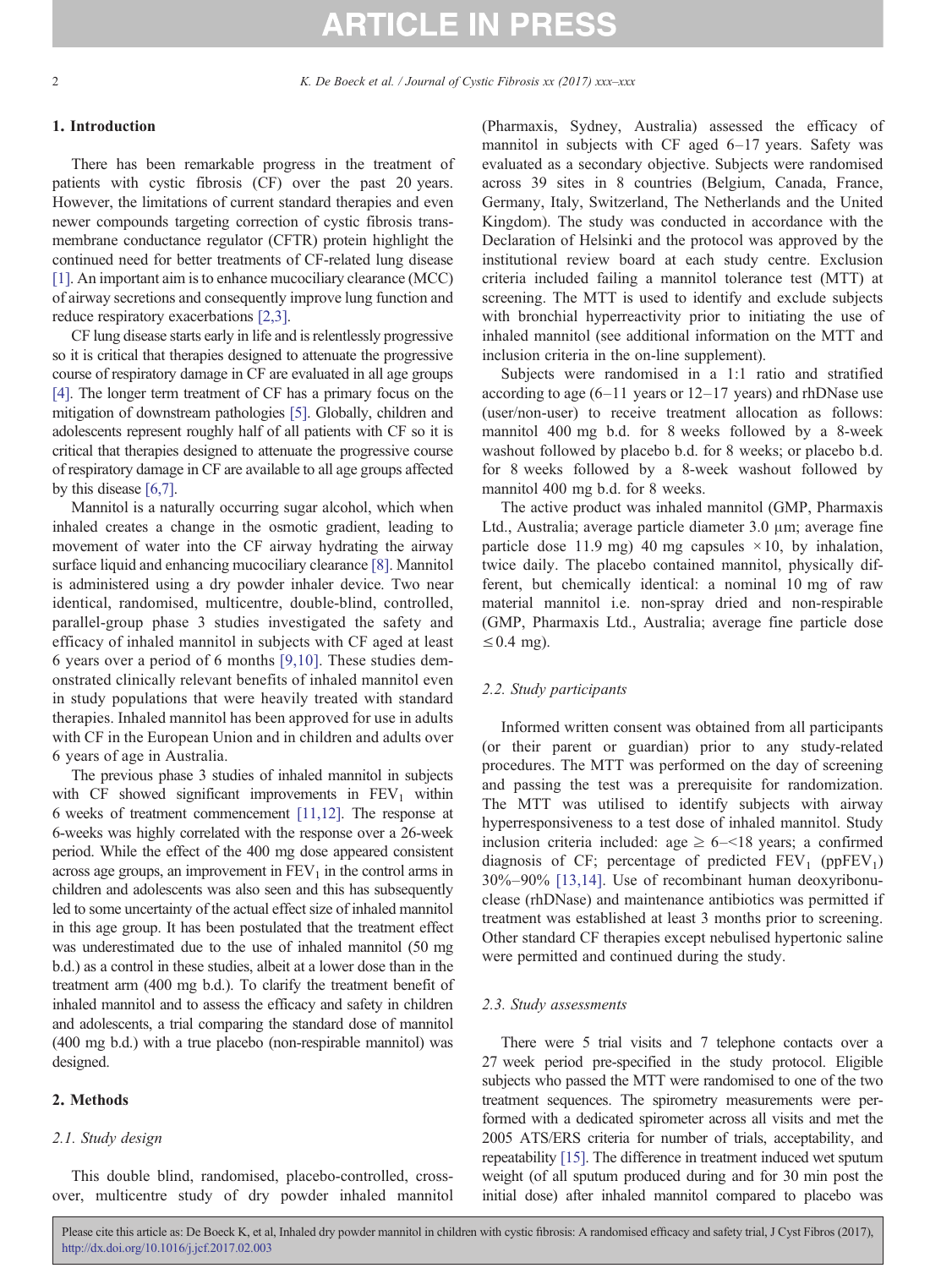<span id="page-2-0"></span>another secondary endpoint. Safety was assessed by tracking the number and percentage of adverse events (AEs).

#### 2.4. Statistical analysis

All subjects who were randomised and received at least one dose of study medication were in included in the full analysis set (FAS). Analysis of the primary and secondary efficacy endpoints was on an intent-to-treat basis (randomised and treated).

The primary endpoint of this trial was the absolute change from treatment period baseline to week 8 of each treatment period in  $ppFEV<sub>1</sub>$  for mannitol compared to placebo. Missing values were imputed using baseline observation carried forward. Absolute and relative changes from baseline in percentage of predicted  $FEV_1$  were calculated. The relative change in  $ppFEV<sub>1</sub>$  was also examined. Secondary respiratory endpoints included the absolute and relative change from baseline in the percentage of predicted FVC (ppFVC) and the percentage of predicted  $\text{FEF}_{25-75}$  (ppFEF<sub>25-75</sub>).

The treatment effect on the primary endpoint was estimated based upon a modified Grizzle model for cross-over design (modified by the addition of period baseline) [\[16\].](#page-7-0) This model was analysed using a repeated analysis of covariance (ANCOVA) model including terms for patient, period, baseline within each



# MTT = mannitol tolerance test

\*Subject commenced phase A assessments but did not receive study drug

Fig. 1. Flow chart of the study.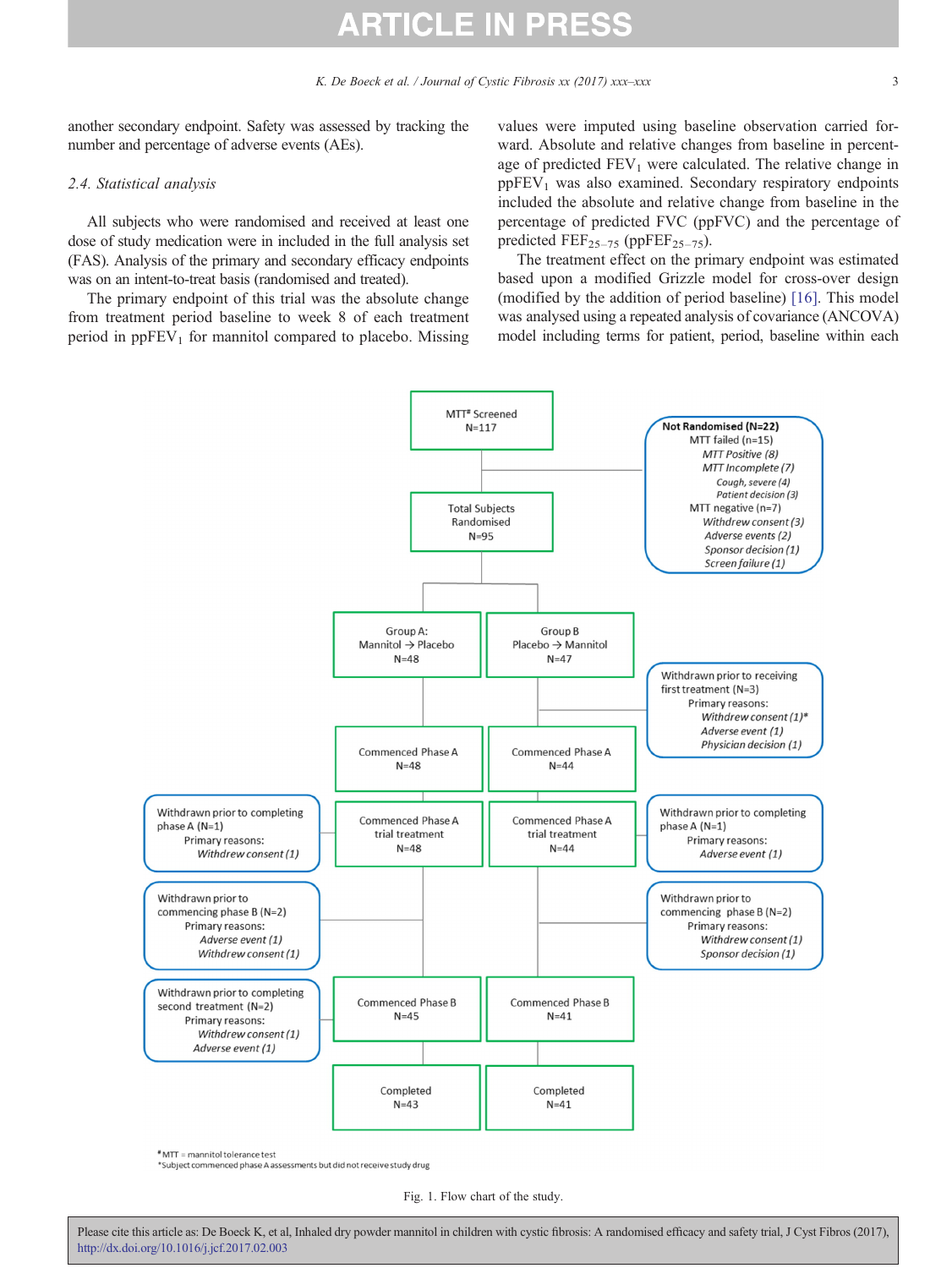period and treatment. As a sensitivity analysis, the presence of a carryover effect of treatment from the first period to the second was explored.

The secondary endpoints, change from treatment period baseline in percentage of predicted FVC and change in  $\text{FEF}_{25-75}$ , were also analysed using the above model. Treatment induced sputum weight was analysed using the above model but without period baseline as a covariate (sputum weight was measured only at the baseline visit for each period). Subgroup analyses were conducted on age groups (6–11 years, 12–17 years), rhDNase use (non-user vs user), screening ppFEV<sub>1</sub> ( $>70\%$ ,  $\leq 70\%$ ) and annual decline in FEV<sub>1</sub> at screening (<2%, ≥2%). The methodology for calculating the annualised decline in  $FEV<sub>1</sub>$  which has not been separately validated as follows:  $(100\text{-screening ppFEV}_1)/pts$ age at screening.

The adverse events (AEs) reported here are those that either developed or worsened after the initial dose of study medication and up to 7 days after the last dose and are referred to as "treatment emergent AEs" (TEAEs).

The originally planned sample size was 160 subjects, which was calculated based on a 2-sided paired t-test to have 90% power of detecting a difference of 3% in absolute change in  $ppFEV<sub>1</sub>$  between treatments with a type I error of 5% and allowing for 20% dropouts. A between subject standard deviation (SD) of 11% and a correlation between measurements from the same subject of 0.55 were assumed, based on previous studies. It was planned to include at least 25% of subjects in each age and rhDNase use stratification category. Recruitment was halted early when 95 subjects had been randomised and study sites indicated that they had exhausted their potential candidate pool. The power was re-calculated prior to unblinding and there was still greater than 80% power to detect a treatment difference of 3.5% in  $ppFEV_1$  change.

#### 3. Results

#### 3.1. Study participants

The study was conducted between the June 2013 and October 2015. Of the 117 subjects who underwent the MTT for screening, 101 subjects tolerated inhaled mannitol in the MTT, 9 subjects did not and 7 subjects had an incomplete MTT ([Fig. 1](#page-2-0)). One subject who failed the MTT was randomised in error. In total, 95 were randomised to the study with 48 randomised to the mannitol  $\rightarrow$  placebo group and 47 randomised to the placebo  $\rightarrow$  mannitol group. Of these, 92 subjects commenced at least one dose of blinded study medication and are therefore included in the pre-specified FAS.

Subject baseline characteristics are reported in Table 1. Treatment sequence groups were well balanced for the demographic variables assessed (Table 1). We highlight the mean age of 12.0 years and mean baseline  $ppFEV<sub>1</sub>$  of 72.2%) consistent with moderately severe CF lung disease. The majority of subjects were regular users of rhDNase (68%) and maintenance antibiotics (all) (71%).

| Table 1 |  |                                          |
|---------|--|------------------------------------------|
|         |  | Baseline characteristics and demography. |

|                                                          | Overall<br>$(N = 92)$ | $M \rightarrow P$<br>$(N = 48)$ | $P \rightarrow M$<br>$(N = 44)$ |
|----------------------------------------------------------|-----------------------|---------------------------------|---------------------------------|
| Age $(SD)$                                               |                       |                                 |                                 |
| Mean age                                                 | 12.0(3.0)             | 12.0(2.8)                       | 12.1(3.2)                       |
| Age group $-$ no. $(\%)$                                 |                       |                                 |                                 |
| $6-11$ years                                             | 39 (42.4)             | 21(43.8)                        | 18 (40.9)                       |
| $12-17$ years                                            | 53 (57.6)             | 27(56.3)                        | 26(59.1)                        |
| Gender – no. $(\%)$                                      |                       |                                 |                                 |
| Female                                                   | 55 (59.8)             | 28 (58.3)                       | 27(61.4)                        |
| CFTR mutation $-$ no. $(\%)$                             |                       |                                 |                                 |
| Both deltaF508                                           | 41 (44.6)             | 20(41.7)                        | 21 (47.7)                       |
| One deltaF508                                            | 36(39.1)              | 20(41.7)                        | 16(36.4)                        |
| At least one other known mutation                        | 15(16.3)              | 8(16.7)                         | 7(15.9)                         |
| Screening $ppFEV1$                                       |                       |                                 |                                 |
| Mean (SD)                                                | 72.23 (11.6)          | 73.12(10.4)                     | 71.25(12.8)                     |
| Min, max                                                 | 38.3, 89.9            | 41.1, 89.9                      | 38.3, 89.9                      |
| Annualised ppFEV <sub>1</sub> decline - no. $(^{0}_{0})$ |                       |                                 |                                 |
| $1\%$ per year                                           | 3(3.3)                | 3(6.3)                          | 0(0.0)                          |
| $\geq$ 1% to <2% per year                                | 36(39.1)              | 14(29.2)                        | 22(50.0)                        |
| $\geq$ 2% per year                                       | 53 (57.6)             | 31(64.6)                        | 22(50.0)                        |
| Categorised screening $ppFEV_1 - no.$ (%)                |                       |                                 |                                 |
| Mild $>70\%$                                             | 59 (64.1)             | 33 (68.8)                       | 26(59.1)                        |
| Moderate >40% to $\leq 70\%$                             | 32(34.8)              | 15(31.3)                        | 17(38.6)                        |
| Severe $\leq 40\%$                                       | 1(1.1)                | 0(0.0)                          | 1(2.3)                          |
| Use of antibiotics at screening $-$ no. $(\%)$           |                       |                                 |                                 |
| Any antibiotics                                          | 65 (70.7)             | 32(66.7)                        | 33 (75.0)                       |
| <b>IV</b>                                                | 4(4.3)                | 3(6.3)                          | 1(2.3)                          |
| Inhaled/nebulised                                        | 40(43.5)              | 18(37.5)                        | 22(50.0)                        |
| Oral                                                     | 51 (55.4)             | 25(52.1)                        | 26(59.1)                        |
| RhDNase use at screening – no. $(\%)$                    |                       |                                 |                                 |
| User                                                     | 63 (68.5)             | 32 (66.7)                       | 31(70.5)                        |
| Non-user                                                 | 29(31.5)              | 16(33.3)                        | 13 (29.5)                       |

Percentages are based on N.

 $M \rightarrow P$  group: mannitol 400 mg b.d. for 8 weeks followed by a 8-week washout followed by placebo b.d. for 8 weeks.

P → M group: placebo b.d. for 8 weeks followed by a 8-week washout followed by mannitol 400 mg b.d. for 8 weeks.

#### 3.2. Efficacy

All measures of lung function following 8 weeks of therapy favoured mannitol. In [Table 2](#page-4-0) the mean absolute and relative improvements from baseline in both treatment periods are given.

The primary study endpoint of improvement in  $ppFEV<sub>1</sub>$ was met: a 3.42% overall treatment benefit in the mannitol group ( $p = 0.0041$ ) ([Fig. 2](#page-5-0)a). Also meaningful and statistically significant overall treatment benefits were seen for other parameters: 4.97%, improvement in relative  $ppFEV<sub>1</sub>$  $(p = 0.0052)$ , 5.75% improvement in ppFEF<sub>25-75</sub> (p = 0.0047), 10.52% in relative change in  $ppFEF_{25-75}$  ( $p = 0.0128$ ).

In a post hoc responder analysis, almost twice as many subjects in the mannitol group as in the placebo group had a relative improvement in the ppFEV<sub>1</sub> of  $\geq$  5% (p = 0.003 Mainland-Gart test) and  $\geq 10\%$  (p = 0.114, Mainland-Gart test) [\(Fig. 2b](#page-5-0)).

At week 8, the mean absolute change in ppFVC in the FAS population was 2.20% and 0.40% for the mannitol and placebo treatment groups respectively. The overall treatment effect was  $1.80\%$  (p = 0.1578). The least squares mean change in ppFEF<sub>25–75</sub> in the mannitol group was 5.85% while in the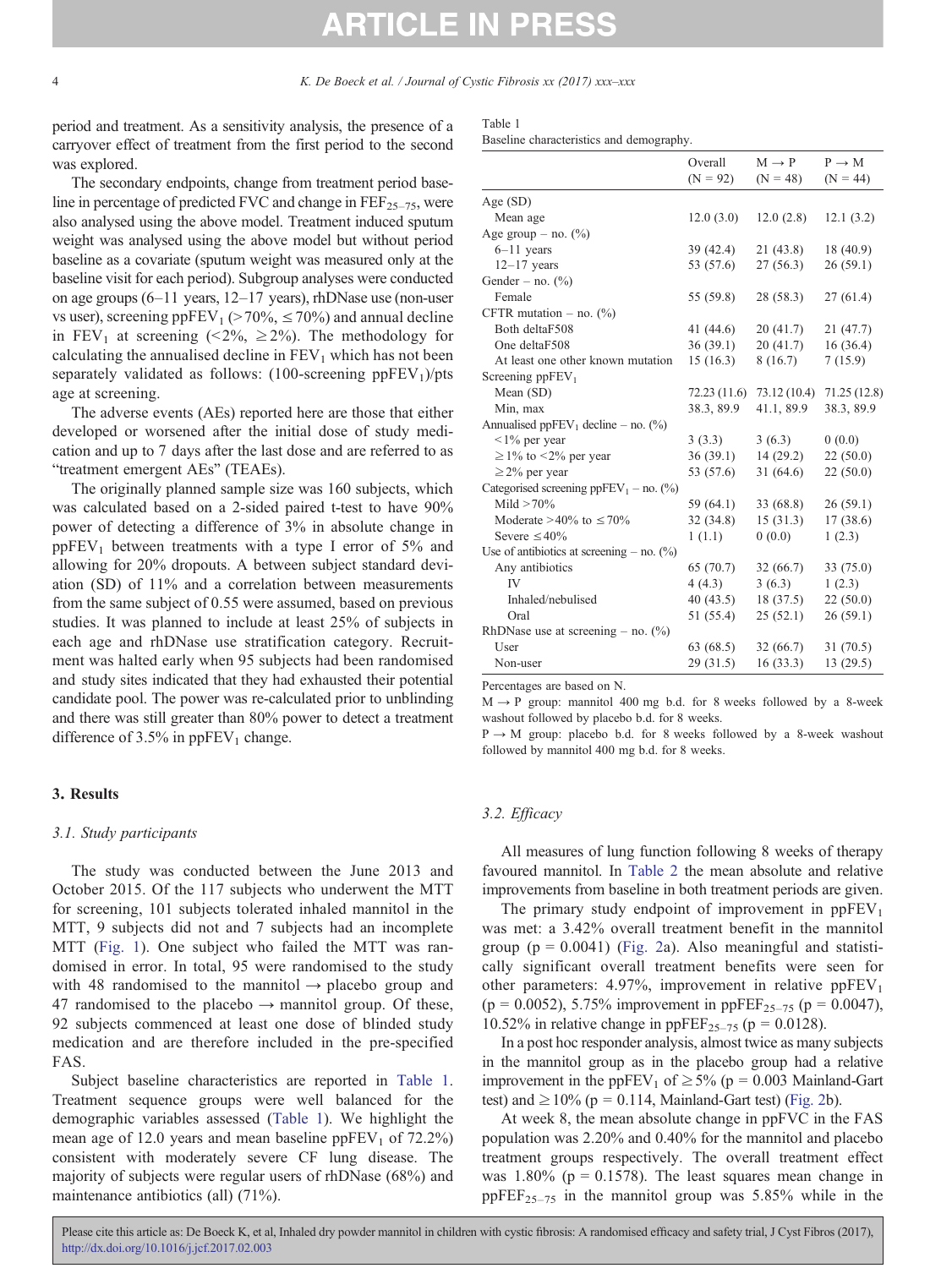<span id="page-4-0"></span>Table 2 Efficacy results.

|                                                             | Mannitol<br>$(N = 87)$ |                        | Placebo<br>$(N = 87)$ |
|-------------------------------------------------------------|------------------------|------------------------|-----------------------|
| Change in ppFEV <sub>1</sub> (%)                            |                        |                        |                       |
| LS mean $(95\% \text{ CI})$                                 | 3.59                   |                        | 0.17                  |
|                                                             | (1.81, 5.37)           |                        | $(-1.60, 1.95)$       |
| Difference (95% CI)                                         |                        | 3.42                   |                       |
|                                                             |                        | (1.12, 5.71)           |                       |
| p-Value                                                     |                        | 0.0041                 |                       |
| Relative change in $ppFEV_1$ (%)                            |                        |                        |                       |
| LS mean $(95\% \text{ CI})$                                 | 5.72                   |                        | 0.75                  |
|                                                             | (2.87, 8.57)           |                        | $(-2.09, 3.59)$       |
| Difference (95% CI)                                         |                        | 4.97                   |                       |
|                                                             |                        | (1.53, 8.42)           |                       |
| p-Value                                                     |                        | 0.0052                 |                       |
| Change in $ppFVC$ (%)                                       |                        |                        |                       |
| LS mean $(95\% \text{ CI})$                                 | 2.20                   |                        | 0.40                  |
|                                                             | (0.32, 4.08)           |                        | $(-1.48, 2.28)$       |
| Difference (95% CI)                                         |                        | 1.80                   |                       |
|                                                             |                        | $(-0.71, 4.32)$        |                       |
| p-Value                                                     |                        | 0.158                  |                       |
| Relative change in $ppFVC$ (%)                              |                        |                        |                       |
| LS mean $(95\% \text{ CI})$                                 | 3.63                   |                        | 1.08                  |
|                                                             | (0.99, 6.26)           |                        | $(-1.54, 3.71)$       |
| Difference (95% CI)                                         |                        | 2.54                   |                       |
|                                                             |                        | $(-0.72, 5.80)$        |                       |
| p-Value                                                     |                        | 0.1242                 |                       |
| Change in ppFEF <sub>25-75</sub> (%)                        |                        |                        |                       |
| LS mean $(95\% \text{ CI})$                                 | 5.85                   |                        | 0.10                  |
|                                                             | (2.70, 9.00)           |                        | $(-3.04, 3.24)$       |
| Difference (95% CI)                                         |                        | 5.75                   |                       |
|                                                             |                        | (1.82, 9.69)<br>0.0047 |                       |
| p-Value<br>Relative change in                               |                        |                        |                       |
|                                                             |                        |                        |                       |
| ppFEF <sub>25-75</sub> $(\%$<br>LS mean $(95\% \text{ CI})$ | 13.51                  |                        | 2.99                  |
|                                                             |                        |                        |                       |
| Difference (95% CI)                                         | (7.18, 19.83)          | 10.52                  | $(-3.32, 9.30)$       |
|                                                             |                        | (2.30, 18.73)          |                       |
| p-Value                                                     |                        | 0.0128                 |                       |
| Sputum weight                                               |                        |                        |                       |
| $(post-initial treatment)$ $(g)$                            |                        |                        |                       |
| LS mean $(95\% \text{ CI})$                                 | 2.63                   |                        | 1.30                  |
|                                                             | (1.72, 3.55)           |                        | (0.39, 2.21)          |
| Difference (95% CI)                                         |                        | 1.33                   |                       |
|                                                             |                        | (0.30, 2.37)           |                       |
| p-Value                                                     |                        | 0.0124                 |                       |

CI = Confidence Interval; LS Mean = Least Squares Mean. Difference, estimated from mixed model, is for mannitol vs placebo. Model includes treatment, subject, and period.

placebo group it was 0.10%. The overall treatment effect was 5.75% (95% CI: 1.82–9.69,  $p = 0.0047$ ). The relative changes in  $ppFEF_{25-75}$  were consistent with the absolute changes. The test for carryover was not significant for any of the endpoints.

Following administration of mannitol, subjects produced a significantly greater sputum weight than subjects in the placebo group (mannitol 2.63 g; placebo 1.30 g ( $p = 0.0124$ ) (Table 2).

Subgroups for age  $(6-11 \text{ yrs}, 12-17 \text{ yrs})$ , rhDNase use (user, non-user), annualised rate of decline in  $ppFEV_1$  (<2%) per year,  $\geq$  2% per year) and screening FEV<sub>1</sub> ( $>$  70%,  $\leq$  70%), were predefined in the SAP. Interactions between the treatment and each group variable were tested to assess whether the treatment effect was consistent across all the levels of the subgroups. None of these interactions were significant for the primary or secondary endpoints.

The treatment effect and its 95% confidence interval between the two treatment groups were also reported separately for each level of the subgroups. In the pre-specified subgroups the  $ppFEV<sub>1</sub>$  treatment differences consistently favoured mannitol with point estimates for all subgroups being consistent with the overall treatment difference; (age 6–11 years: 3.78%, 95% CI 0.13–7.43; age 12–17 years: 3.35%, 95% CI 0.14–6.55), (rhDNase user: 3.29%, 95% CI 0.28–6.30; rhDNase non-user: 3.92%, 95% CI 0.42–7.42), (annualised decline in  $ppFEV<sub>1</sub>$  at baseline (<2%) 2.91%, 95% CI −0.26–6.08; annualised decline in ppFEV<sub>1</sub> at baseline ( $\geq$ 2%) 3.23%, 95% CI 0.20–6.26), (screening ppFEV<sub>1</sub> > 70%: 3.43%, 95% CI 0.81–6.05; screening ppFEV<sub>1</sub> ≤ 70%: 2.87%, 95% CI −0.74–6.49). The point estimates for all subgroups are consistent with the overall treatment difference (see Forest Plot in on-line supplement). A similar pattern was also seen in the subgroup analyses for all secondary endpoints (data not shown).

#### 3.3. Safety

The MTT is a test used as a safety measure to identify patients who may be hyperresponsive to mannitol prior to therapy being initiated. In this study the majority (86.3%) of subjects who underwent the MTT passed the test without evidence of bronchial hyperresponsiveness to inhaled mannitol. Subjects who were not randomised (including those who failed due to a positive test result or who did not complete the MTT) had a larger mean maximum percentage fall in  $FEV<sub>1</sub>$  (mean 18.22%, SD 10.59%) than those who were randomised (mean 8.89%, SD 8.06%).

Adverse events occurred within two days of the MTT in 23.1% subjects, with only 9.4% subjects experiencing adverse events considered to be causally related to the MTT. Cough, experienced by 6.0% subjects, was the most frequent MTT-related adverse event that occurred on the day of the MTT or the day after. Four (3.4%) subjects experienced SAEs following the MTT, none of whom experienced SAEs which were considered to be related to the MTT.

The proportion of subjects reporting at least one TEAE or an SAE during the study period was similar for the mannitol and placebo groups (62.1% versus 59.8% respectively for TEAE; 11.5% versus 14.9% respectively for SAEs). Cough was the most frequently reported treatment-emergent event, occurring in 16.1% of subjects in each treatment arm ([Table 3](#page-6-0), [\[3\]\)](#page-7-0). Pulmonary exacerbations occurred less frequently in the mannitol versus placebo arm (11.5% and 16.1% respectively). Common  $(\geq 5\%)$  TEAEs all occurred with either equal or greater frequency in the placebo arm, including headache, nasopharyngitis and lung infections. Haemoptysis was uncommon, occurring in 3 mannitol subjects and 2 placebo subjects. All haemoptysis events were either scant or mild and all occurred in subjects  $\geq$  12 years of age.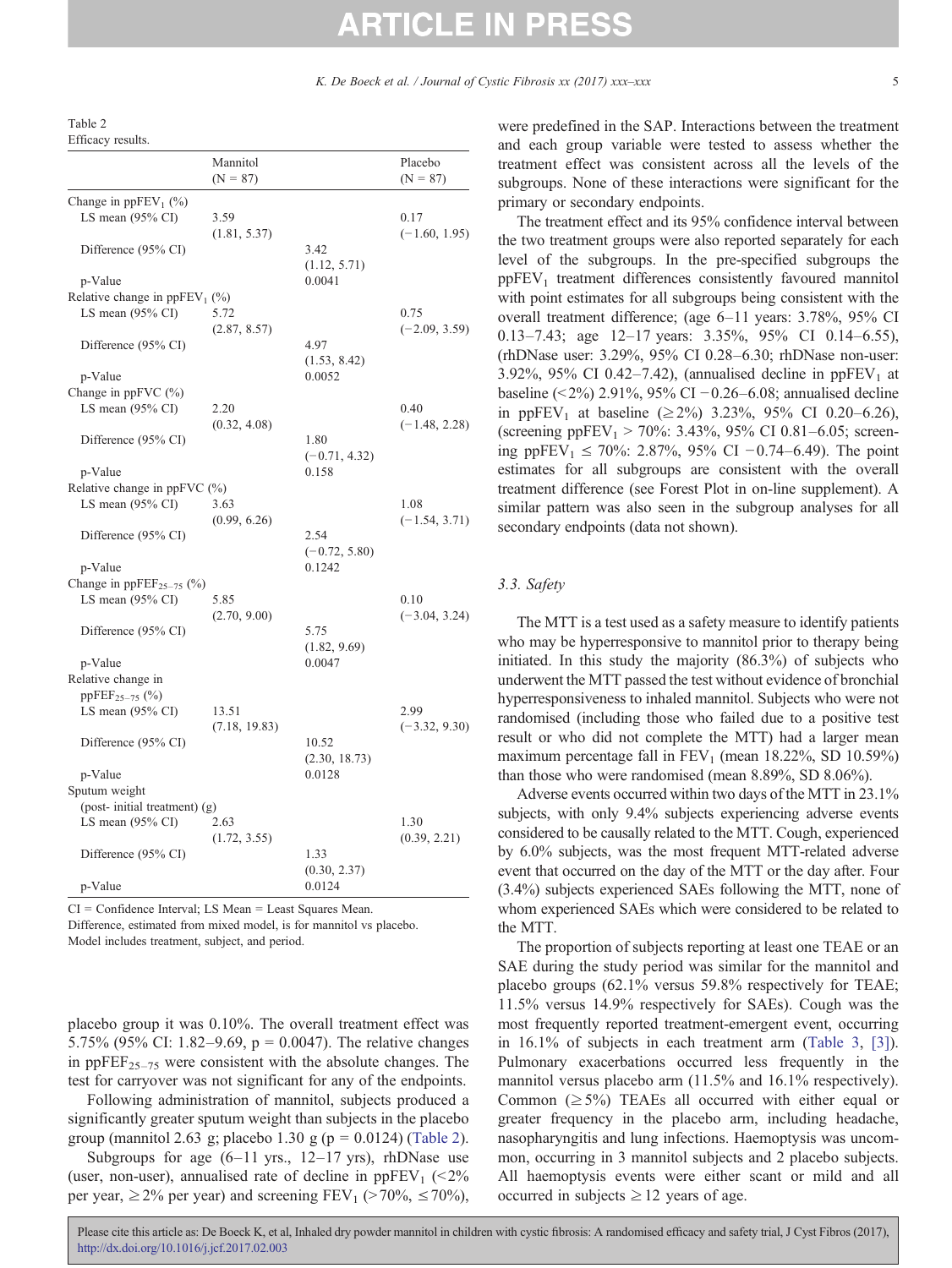<span id="page-5-0"></span>6 K. De Boeck et al. / Journal of Cystic Fibrosis  $xx$  (2017)  $xxx-xx$ 









Fig. 2. a: Change in ppFEV<sub>1</sub> from baseline at week 8. b: Summary of subjects with relative increases in ppFEV<sub>1</sub> of  $\geq$  5% and  $\geq$  10%.

The majority of AEs were mild–moderate with only 4 (4.6%) subjects in the mannitol arm and 3 (3.4%) subjects in the placebo arm experiencing severe AEs. The severe events reported included abdominal pain, anal fistula, pyrexia, tonsillitis, gingivitis, headache, migraine, cough and respiratory distress. No instances of severe bronchospasm were reported.

Two subjects in the mannitol group and 1 subject in the placebo group discontinued the study due to AEs; of these, 2 subjects (both in the mannitol group) discontinued the study due to treatment-related AEs (events included cough, sore throat and dizziness) [\(Table 3\)](#page-6-0). No deaths occurred during the study.

Inhaled mannitol demonstrated an acceptable safety profile and reported AEs were consistent with CF disease state and treatments. While the incidence of subjects reporting AEs overall was higher

in the mannitol group (77.0% and 67.8% in the mannitol and placebo groups, respectively), the incidence of subjects reporting treatment-emergent AEs was similar between groups.

#### 4. Discussion

One of the important factors predictive of survival in cystic fibrosis is  $FEV<sub>1</sub>$  [\[11,17,18\].](#page-7-0) Longitudinal spirometric measures of lung function including  $FEV<sub>1</sub>$  have been used as surrogate markers of disease severity and treatment response, in part due to the relative ease of reproducibility and accessibility and as such, have had a major impact on clinical decision making. Declines in  $FEV<sub>1</sub>$  have been found to be predictive of increased hospitalizations and death in patients with chronic obstructive pulmonary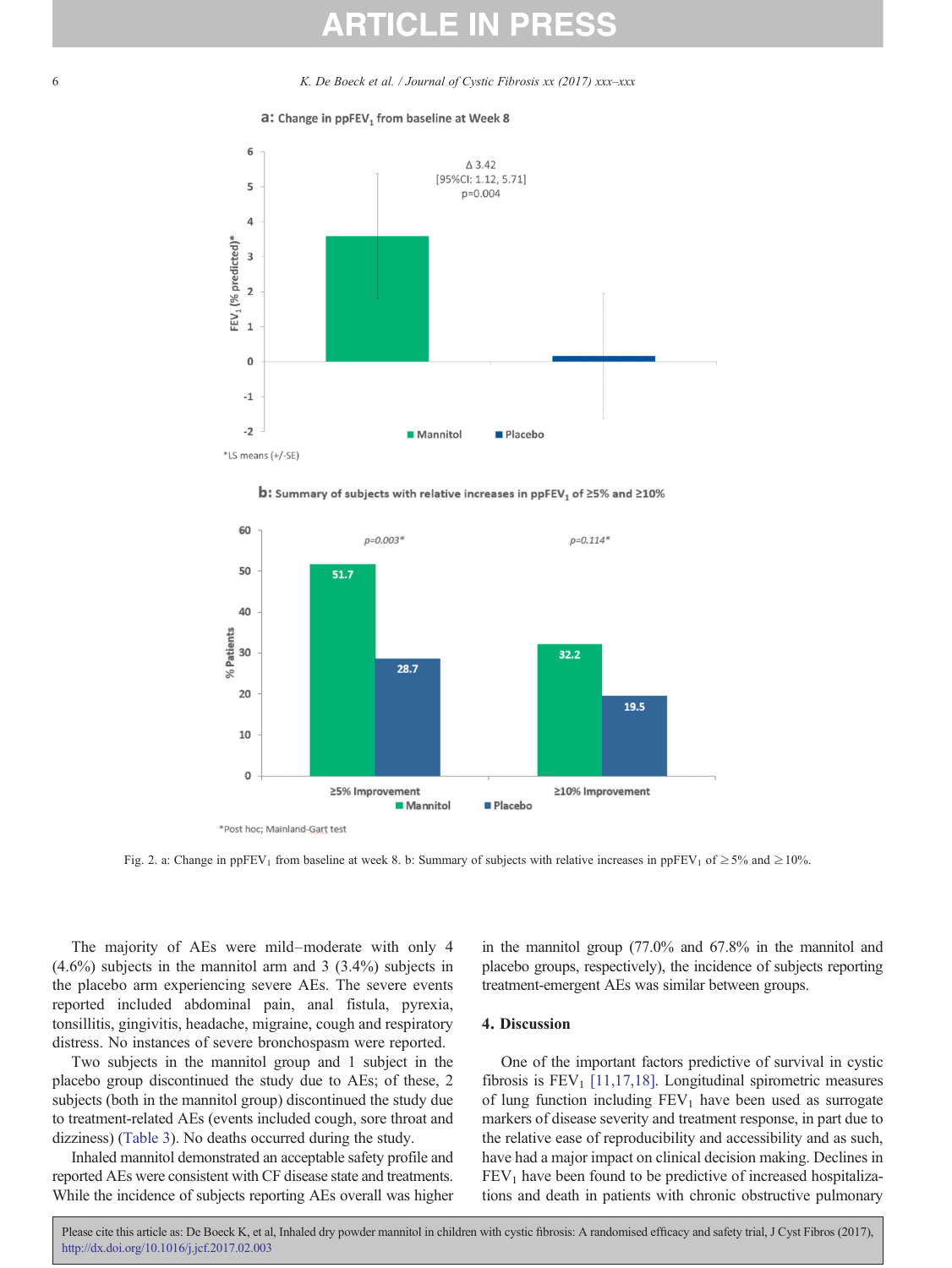<span id="page-6-0"></span>Table 3

Summary of treatment-emergent adverse events (TEAEs) and treatment-related AEs leading to withdrawal.

|                                                        | Mannitol Placebo<br>$(N = 87)$ $(N = 87)$<br>$n$ (%) | $n$ (%)              |
|--------------------------------------------------------|------------------------------------------------------|----------------------|
| Subjects                                               |                                                      |                      |
| $\geq$ 1 TEAE                                          |                                                      | 54 (62.1) 52 (59.8)  |
| $\geq$ 1 treatment-related AE                          |                                                      | $16(18.4)$ 11 (12.6) |
| $\geq$ 1 SAE                                           |                                                      | $10(11.5)$ 13 (14.9) |
| $>1$ treatment-related SAE                             | $0(0.0)$ $1(1.1)$                                    |                      |
| Total number of AEs                                    | 114                                                  | 117                  |
| TEAEs by MeDRa preferred term <sup>a</sup>             |                                                      |                      |
| Cough                                                  |                                                      | $14(16.1)$ 14 (16.1) |
| Infective pulmonary exacerbation of cystic fibrosis    |                                                      | $10(11.5)$ 14 (16.1) |
| Headache                                               | 6 (6.9)                                              | 7(8.0)               |
| Nasopharyngitis                                        | 6(6.9)                                               | 6(6.9)               |
| Lung infection                                         | 2(2.3)                                               | 5(5.7)               |
| AEs leading to withdrawal from study                   | 2(2.3)                                               | 1(1.1)               |
| Treatment-related AEs leading to withdrawal from study | 2(2.3)                                               | 0(0.0)               |
| <b>Dizziness</b>                                       | 1(1.1)                                               | 0(0.0)               |
| Cough                                                  | 2(2.3)                                               | 0(0.0)               |
| Oropharyngeal pain                                     | 1(1.1)                                               | 0(0.0)               |

TEAE – Treatment Emergent Adverse Event (includes AEs commencing during the first 7 days of wash-out for Period A).

SAE – Serious Adverse Event.

Percentages are based on N.

Multiple occurrences of the same AE in one individual counted only once.

Occurring in  $\geq$  5% subjects on either treatment.

disease [\[19\]](#page-7-0). In very recent times, treatments that aim to address the fundamental genetic defects in CF are emerging from the development pipeline and there is a guarded optimism that therapy specific to the varied mutant categories in CF can be realised and commercialised. While the first successful compounds in this area have been approved for sub-groups of CF patients, the efficiency of these compounds does not yet obviate the continued need for other effective, life-long therapies to maintain or improve lung function and reduce exacerbations in both paediatric and adult patients with CF [\[20\]](#page-7-0).

Data from this study clarifies the findings previously published on the use of mannitol in subjects with CF aged 6–17 years [\[9,10,21\].](#page-7-0) In this current study, using a true placebo rather than low dose mannitol control, the mean relative improvement in ppFEV<sub>1</sub> over baseline for the  $6-11$  year age group was 7.6% and 5.0% for the 12–17 year age group with effect sizes in the placebo groups being only 2.3% and  $-0.2$ % respectively. In the pooled analyses from the CF-301 and CF-302 studies, the mean relative improvement in  $ppFEV<sub>1</sub>$  over baseline for the  $6-11$  year age group was 8.42% and 6.08% for the 12–17 year age group [\[22\]](#page-7-0). However only the 6–11 year age group reached significance against control potentially resulting from a treatment effect evident in the control groups  $(4.57\%, 6-11 \text{ years}; 4.96\%$  $12-17$  years).

Inhaled mannitol was associated with significant improvements in primary and secondary endpoints in subjects aged 6–17 years. The efficacy results were achieved when mannitol was added to existing standard of care (did not include hypertonic saline). There was a significant and clinically meaningful improvement in the primary endpoint of change in percentage of predicted  $FEV<sub>1</sub>$  in the mannitol group with a significant treatment difference between the mannitol and placebo groups. Secondary endpoints in this study included other measures of respiratory function and assessment of the difference in treatment-induced sputum weight between the treatment groups. All of the secondary spirometry measures also supported the efficacy of mannitol. Early in the course of CF disease, an interrelated pattern involving chronic obstruction, infection and inflammation develops with lifelong trajectory characterised by progressive structural lung damage and diminishing function, ultimately contributing to respiratory failure and death [\[2,23\].](#page-7-0) Lung function tests and CT scans in children with CF demonstrate that the small airways are involved early in this process [\[24,25\]](#page-7-0). This highlights the significance of the improvements seen in small airway patency in this current study with significant improvements in  $\text{FEF}_{25-75}$ in the mannitol group after 8 weeks of therapy.

For all subgroups examined including age, rhDNase use and disease severity and background rate of decline in lung function, the benefits in respiratory function consistently favoured mannitol. In the mannitol group, post-treatment sputum weight was significantly higher than in the placebo which is consistent with the postulated mechanism of action of inhaled mannitol and enhanced mucociliary clearance following administration of the drug.

The study confirms that inhaled mannitol, when added to optimal care, provides rapid and significant incremental benefits in lung function and sputum weight in children and adolescents irrespective of rhDNase use, age or disease severity. The incidence of AEs was similar between groups and importantly, there appears to be a lower frequency of exacerbations. Importantly, these data show that inhaled mannitol significantly improves lung function and clearance and could provide significant benefits to patients aged 6–17 years with CF and moderate obstructive lung disease.

#### Authors' contributions

All authors helped to interpret data, write the manuscript and have seen and approved the final version.

Kris de Boeck and Anne Malfroot were the Protocol Steering Committee head and Global Principal Investigator for CF-204 respectively and had full access to all the data in the study and had final responsibility to submit for publication. Brett Charlton designed the CF-204 study and approved the statistical plan, and was the Sponsor's Responsible Medical Officer.

#### Conflict of interest statement

KdB, EH, JH, LCL, AM, JR, HT, SV and AM were all investigators during the studies and their institutions received standard clinical trial support from Pharmaxis. Investigators received travel support for the investigator meetings. No Investigator received any personal funding to participate in the study. BC is the Medical Director of and holds stock